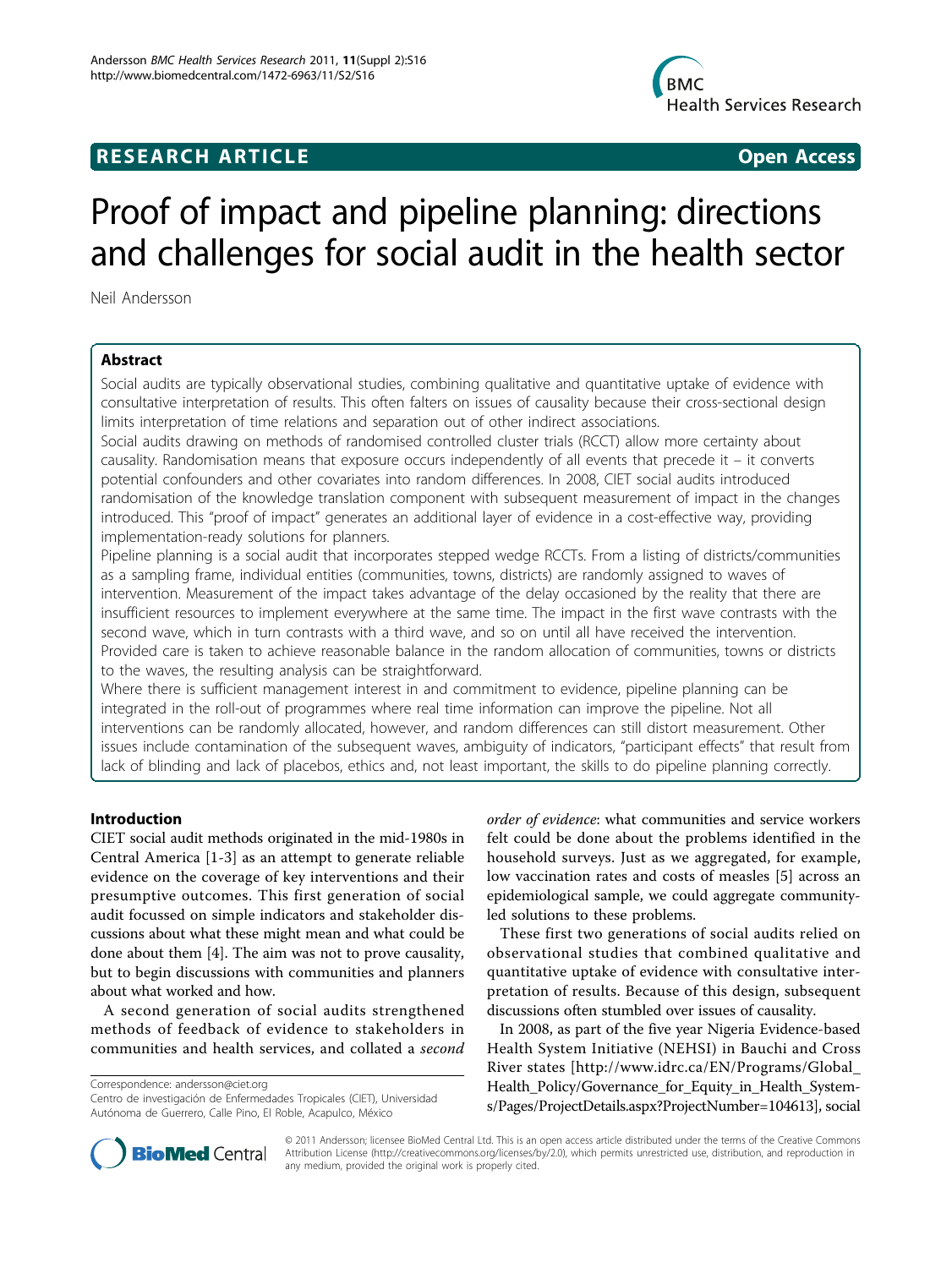audits introduced randomisation of the knowledge translation component, with subsequent measurement of impact of the changes introduced. The state governments nominated maternal outcomes as their first health priority for study. In each state, a random sample of 60 sites provided state level representation for a baseline survey of maternal morbidity. In addition, 10 randomly selected sites in each of three randomly selected focus local government authorities (LGA) in each state, provided increased sensitivity of local analysis. Preliminary analysis involved dozens of state and LGA level health managers, who analysed and discussed results in a training setting. Field teams took the emerging evidence into gender stratified discussions in each of the 180 sites. Facilitators asked questions and used standardized prompts to elicit responses.

The most consistent and prominent of 28 candidate risk factors for non-fatal maternal morbidity was intimate partner violence (IPV) during pregnancy (ORa 2.15, 95%CIca 1.43-3.24 in Bauchi and ORa 1.5, 95%CI 1.20-2.03 in Cross River). Other spouse-related factors in the multivariate model included not discussing pregnancy primarily with the spouse and, independently, IPV in the last year. The social audit concluded that the violence women experience throughout their lives – genital mutilation, domestic violence, and the effects of steep power gradients – is accentuated through pregnancy and childbirth, when women are most vulnerable. IPV especially in pregnancy, women's fear of husbands or partners and not discussing pregnancy are all within men's capacity to change. Few women had a say in where they would deliver their children.

These preliminary results fed into gender-stratified focus group discussions in each site. Sharing the results with participants, facilitators asked questions and used standardized prompts and monitors recorded the separate male and female discussions about work during pregnancy, safe pregnancy and safe birth, IPV and female genital mutilation (FGM).

The preliminary analysis and focus group discussions focussed on solutions that increase male responsibility around pregnancy and childbirth. First, a video drama (separate for each state) showed a woman with pregnancy problems mistreated by her husband; this supported structured discussions within each site, to arrive at a series of local solutions. Second, local health workers received a scorecard of local indicators related to maternal morbidity, and viewed the video drama. They also received training in primary prevention strategies focussed on men. Third, all pregnant women in the sample sites received several visits from health workers and traditional birth attendants. They asked about current health, safety and access to care of each pregnant woman. A separate interview with the husband or partner asked about potential ways to reduce heavy work in pregnancy, the issue of violence in pregnancy, and how to encourage discussion of pregnancy between husband and wife.

In the sample based social audit, we intended these three strategies to generate community-led solutions that could feed in to LGA plans and, with the roll-up of the sample, state authorities. As it turned out, the process of generating the intervention itself had the potential to decrease maternal morbidity in the six randomly selected LGAs. This "proof of impact" is a third order of evidence produced in a cost-effective way, providing implementationready solutions for planners at state level.

# Quantitative evidence and emergence of pragmatic randomised controlled trials

In the 1990s, the New Public Administration approach in the USA attempted to make it normal to provide "definite and quantitative evidence" [[6](#page-6-0)]. With the increasing demand for high quality evidence, methods of social audit [[7\]](#page-6-0) have evolved beyond public opinion polls and observational studies, to include techniques like randomised controlled trials (RCTs). These trials (experiments), which involve using comparisons with people or places that do not receive the intervention in question (controls), rely on random allocation of the intervention to generate convincing evidence of impact or lack of impact.

The international evaluation industry has heard loud voices of those who say impact is measurable and provable  $[8-10]$  $[8-10]$  $[8-10]$  – among other ways, using RCTs – and those who are overcome by the many practical and theoretical difficulties of this proposition [[11](#page-6-0)-[13](#page-6-0)].

It has become a cliché to claim that controlled trials are the only design that can account for selection bias and demonstrate a causal relationship between intervention and outcomes [\[14-16](#page-6-0)]. Several issues affect application of RCT methods in the area of policy. There may be ethical issues of withholding interventions in control communities [[17](#page-6-0)]. Biases can result from health workers and communities alike knowing what the interventions are [\[18](#page-6-0)] and there are difficulties of appropriate analysis [\[19\]](#page-6-0). Other problems include the often changing contexts of interventions, logistical and practical challenges, difficulties with monitoring service delivery, access to the intervention by the comparison group and changes in selection criteria and/or the intervention over time [\[20\]](#page-6-0).

Elaboration of pragmatic RCTs over the last 10-15 years has addressed and clarified many of the issues associated with RCT-related methods in the realm of policy [\[21-25](#page-6-0)].

Much of the difference between explanatory and pragmatic trials can be summarised by the questions they try to answer. An explanatory RCT might ask, "Can this vaccine have a protective effect under ideal conditions?" Pragmatic RCTs typically apply interventions we know to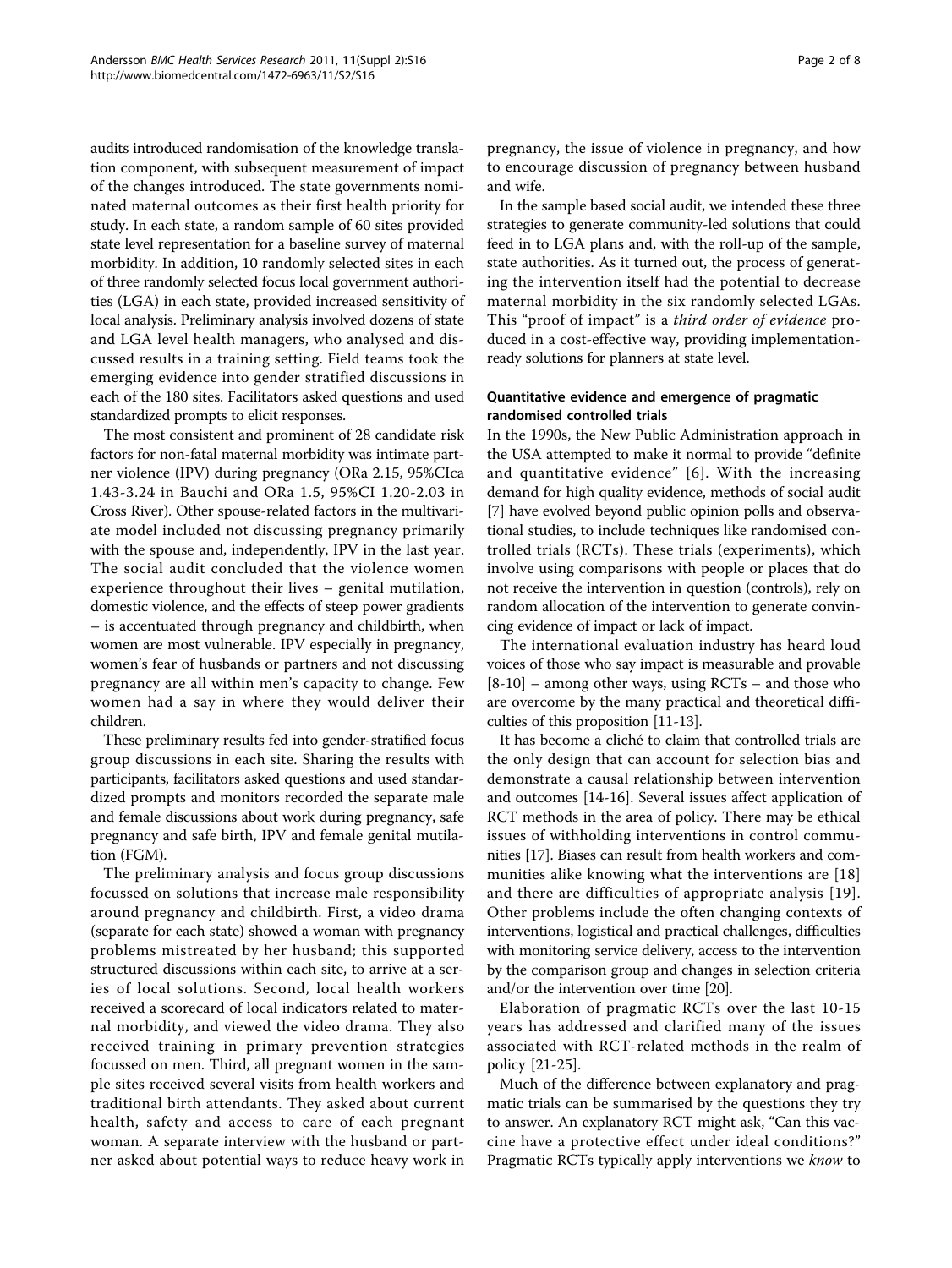have an impact, perhaps from prior explanatory trials, and might ask the next question, "How well does this vaccine actually work in real life?" [\[26\]](#page-7-0).

The emergence of pragmatic trials has implications for evidence-based planning. First, randomising and comparison with a control group are the principal contributions of pragmatic RCTs, not double blinding or placebos [[27,28](#page-7-0)]. Apart from the considerable advantage of experiments that they arrange the exposure to precede the outcome, the pivotal value of randomising in health policy and planning is that this converts covariants into random differences that can be assessed formally using standard statistical procedures [\[29](#page-7-0)-[31\]](#page-7-0). Randomisation means that everything associated with the outcome prior to the exposure is independent of the exposure. This shifts the onerous burden of proof of observational studies, where the researcher is obliged to exclude potential confounders one by one as possible explanations of a presumed effect.

An important advantage of pragmatic trials is the ability to contemplate real life costs to health services and to the intended beneficiaries. They also allow consideration of unintended effects, positive and negative. In most pragmatic trials, the unit of randomisation, intervention and analysis is the cluster: the community or a segment of it. These randomised controlled *cluster* trials (RCCT) have an interesting application in contemporary social audit.

## Pipeline planning and social audit

Social audits have incorporated the elements of pragmatic RCCTs; pipeline planning refers to the real time use of evidence from this type of social audit to fine tune interventions in the programme pipeline. The idea behind pipeline planning is simple and compelling: in the framework of a pragmatic RCCT, implement an intervention in an initial wave of randomly selected places; then, after an appropriate interval, measure the impact of this in comparison with the second wave, before they start the intervention. In successive waves of intervention, each is contrasted with a previous wave. Each new wave and measurement generates high quality evidence on impact and intermediate outcomes (such as risk behaviours). This information can feed into adjustments of the next wave of the intervention – the pipeline – fine tuning it to optimise its impact.

As an example, a concern to deal with unofficial payments and staff attitudes in health services might begin with a national baseline survey that documents payments and views of the public about government services [[5](#page-6-0)[,32](#page-7-0)-[35](#page-7-0)]. Informed by this community input, candidate interventions might be discussed with service workers and planners. These can be implemented in an initial wave of sites – perhaps the original sample sites – and then rolled out through successive waves, the baseline of each wave on commencement serving as the "control" for the last intervention wave. A similar approach can be relevant to roll out of interventions across a wide range of health issues – HIV prevention, diabetes or hypertension care.

In parallel with the rollout of the intervention, a dialogue with research users (in our social audits, planners, service workers and communities) should increase engagement on emerging evidence of the impact of the candidate intervention; cultural and contextual aspects to prevention, especially local (if forgotten) resilience behaviours in the various cultural groups; neglected aspects of current prevention efforts, for example choice disability (when people are unable to implement protective choices).

The stepped-wedge RCCT is a pragmatic trial design that compares an initial wave of randomly selected individuals or clusters with successive waves that join the intervention at intervals, until all have been included. Random allocation of similar sets to each wave has the same effect as randomisation in a simple randomised controlled trial: exposure occurs independent of all the events that precede it. The key assumption is that each wave selected to receive the intervention in the future is similar to the initial intervention, and therefore comparable in terms of the outcome of interest.

## Technical aspects: pipeline planning of the reduction of maternal morbidity in Nigeria

The same three components of community engagement on maternal morbidity in Nigeria will be rolled out as a stepped-wedge randomised controlled trial across the remaining 17 LGAs in Bauchi state; the intervention was piloted in three randomly selected LGAs. This will be conducted in two waves, two years apart, with eight LGAs randomly assigned to each wave. Implementation detail of this helps to illustrate the mechanisms and logistics of pipeline planning.

A brief baseline household census will contact every household in the LGA, to identify women who have been pregnant in the last two years and women who are currently pregnant. The interviewer will ask those who have been pregnant in the last year to provide information about risk factors and maternal morbidity, using a shortened version of the social audit questionnaire. In parallel, all clinic and health facility records will be collated and reviewed to establish the maternal mortality in the LGA in the previous two years. Supplementary sources of information about maternal mortality will include funeral parlours and religious leaders who conduct burials. In each LGA, the programme will involve several steps geared to increase acceptance of the responsibility of men in maternal morbidity and mortality.

Evidence from the social audit will be shared with all residents of the first randomly selected LGAs (eight per state) through the three channels developed during the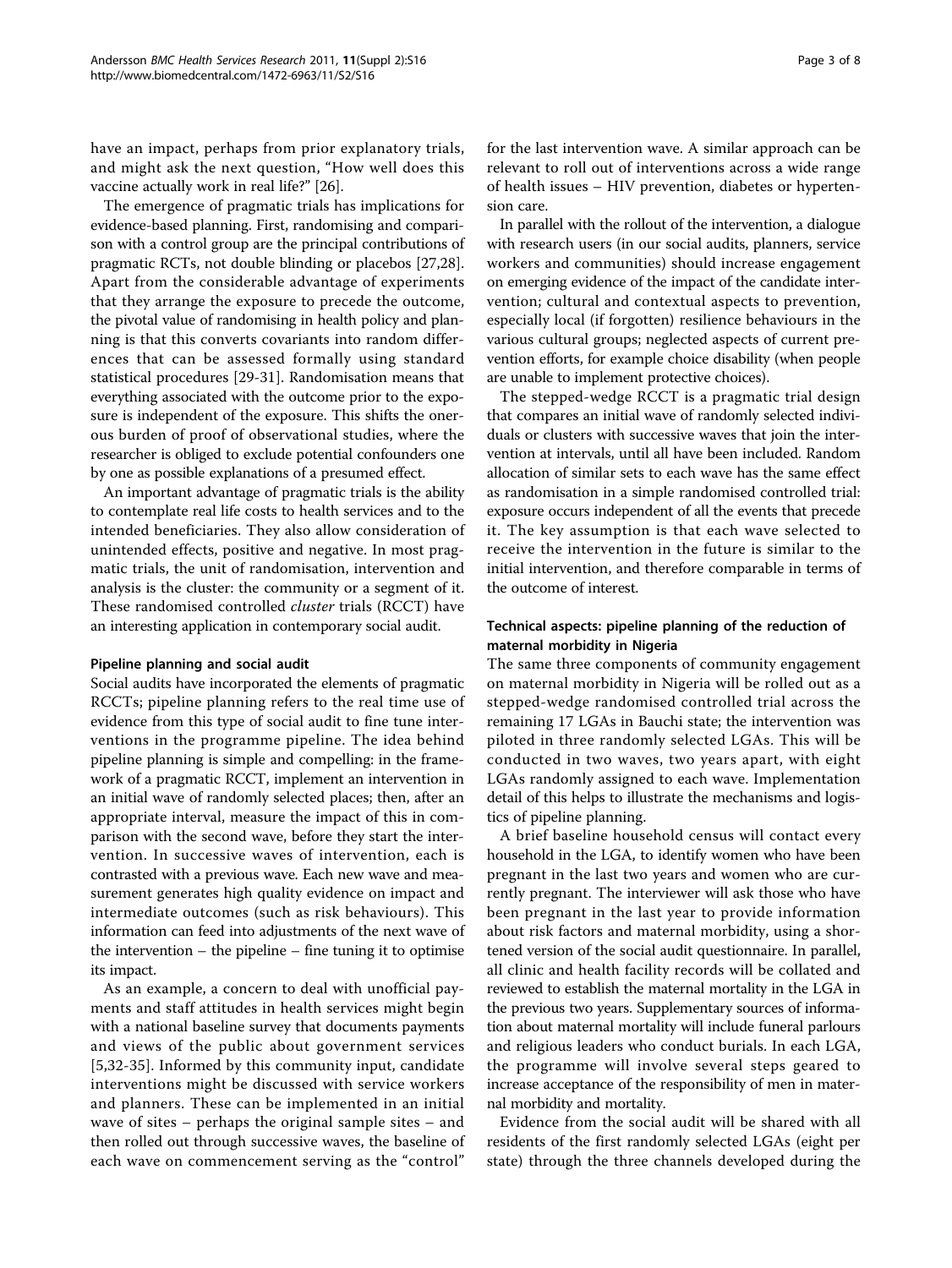Socialising Evidence for Participatory Action (SEPA) phase of the social audit:

1. the video drama will be shown in all communities in the LGA, and used on local television and in schools to generate discussions about men and pregnancy;

2. health workers across the entire LGA will receive orientation on primary prevention of maternal morbidity, in addition to revision of danger signs in pregnancy, and their management;

3. every pregnant woman and her husband or partner, identified during the baseline survey, will receive several visits in the course of the pregnancy; these visits will extend to other women who become pregnant, identified through networking among pregnant women.

At the end of two years, a repeat census will contact every household in the first wave LGAs and all households in the second wave LGAs. Again, this will identify women who have been pregnant in the last two years, and those currently pregnant. As in the baseline, collation of health facility records, funeral homes and religious leaders will attempt to document maternal mortality. This repeat census will provide the baseline for the second wave will allow assessment of the impact of the intervention on maternal morbidity and mortality in the first wave.

After the baseline census in the first wave of LGAs, analysis of the difference between these and the six randomly selected pilot LGAs will allow for fine tuning of the intervention prior to its rollout. Again when the first wave and second wave are compared two years later, the analysis will inform fine tuning of the intervention, adding new components or modifying existing components. At this point it will also be possible to assess the first six randomly selected LGAs to see what happens two years after their intervention ended.

Sample size computations In pipeline planning, sample size computations are illustrative of the level of power available rather than the part of the rationale for going ahead with the trial. In Bauchi state, there are around 800,000 households. The average LGA (40,000 households) should see around 10,000 pregnancies and 800 maternal deaths each year. Treating maternal mortality as a continuous variable (cluster size 10,000, SD 0.35, ICC 0.15, 0.8 power, 0.05 significance) we anticipate eight clusters per wave could detect a 20% reduction in maternal mortality. Because maternal morbidity is more common, affecting nearly one half of the women, this design would be adequate to pick up a 10% reduction in maternal morbidity (cluster size 10,000, SD 0.18, ICC 0.15, 0.8 power, 0.05 significance).

**The intervention is labour intensive, requiring the hiring** and training of around 300 people in Bauchi state. In each wave, each household will receive one visit each year to identify pregnant women and outcomes in the previous two years. Each pregnant woman will receive four monthly visits each pregnancy. This comes to some 80,000 household visits each year per LGA – 10 visits per day, 20 working days per month, for each of 33 traditional birth attendants, community health extension workers and junior community health extension workers. Each wave would imply employment of 260-270 of these health workers across the eight LGAs.

In a spirit of social audit rather than primary causality research, we are interested here in the whole package working together. The concern is causality, but in the sense of the impact of the intervention in real life, rather than the efficacy of a specific intervention under ideal conditions.

A 2006 systematic review of 12 stepped wedge controlled trials found no two trials used the same analysis approach [\[36\]](#page-7-0). Cluster randomised trials have two features that distinguish them from individual randomised trials. First, there can be positive intra-cluster correlation between individuals' target behaviour outcomes within the same group. This can be due to the differences in characteristics between clusters or there may be interaction between individuals within the same cluster, particularly if there is a shared response to an intervention experienced by the whole cluster. Second, given that the intervention is delivered at the cluster level, the most cost-efficient design is to randomise a relatively small number of clusters to each intervention, and to have a moderate or large number of participants per cluster. This means we tend to overestimate the significance of differences between intervention and control waves.

Analysis in pipeline planning must acknowledge this. In trails with a single measure of outcome, analysis is straightforward. Among the commonly used analytic methods, GLMM works well but requires assumptions about the data distribution. GEE does not require these assumptions but can be too liberal, as it does not address inter-cluster variation. Feng and colleagues [\[37](#page-7-0)] recommend permutation-based inference which avoids distribution assumptions but it is not easy to explain to general users and it is not for planners with a general level of competence in statistics. For the social audit cluster sample, we have adapted the venerated and easy to explain Mantel Haenszel procedure, allowing for heterogeneity of effects across clusters with a robust odds ratio estimate [[38\]](#page-7-0). This produces similar results to GLMM but without the assumptions or computational opacity. The Hussey and Hughes [[39\]](#page-7-0) approach to stepped wedge designs deals with changes over time in outcome variables and accounting for repeated measures on the same individuals over the duration of the trial.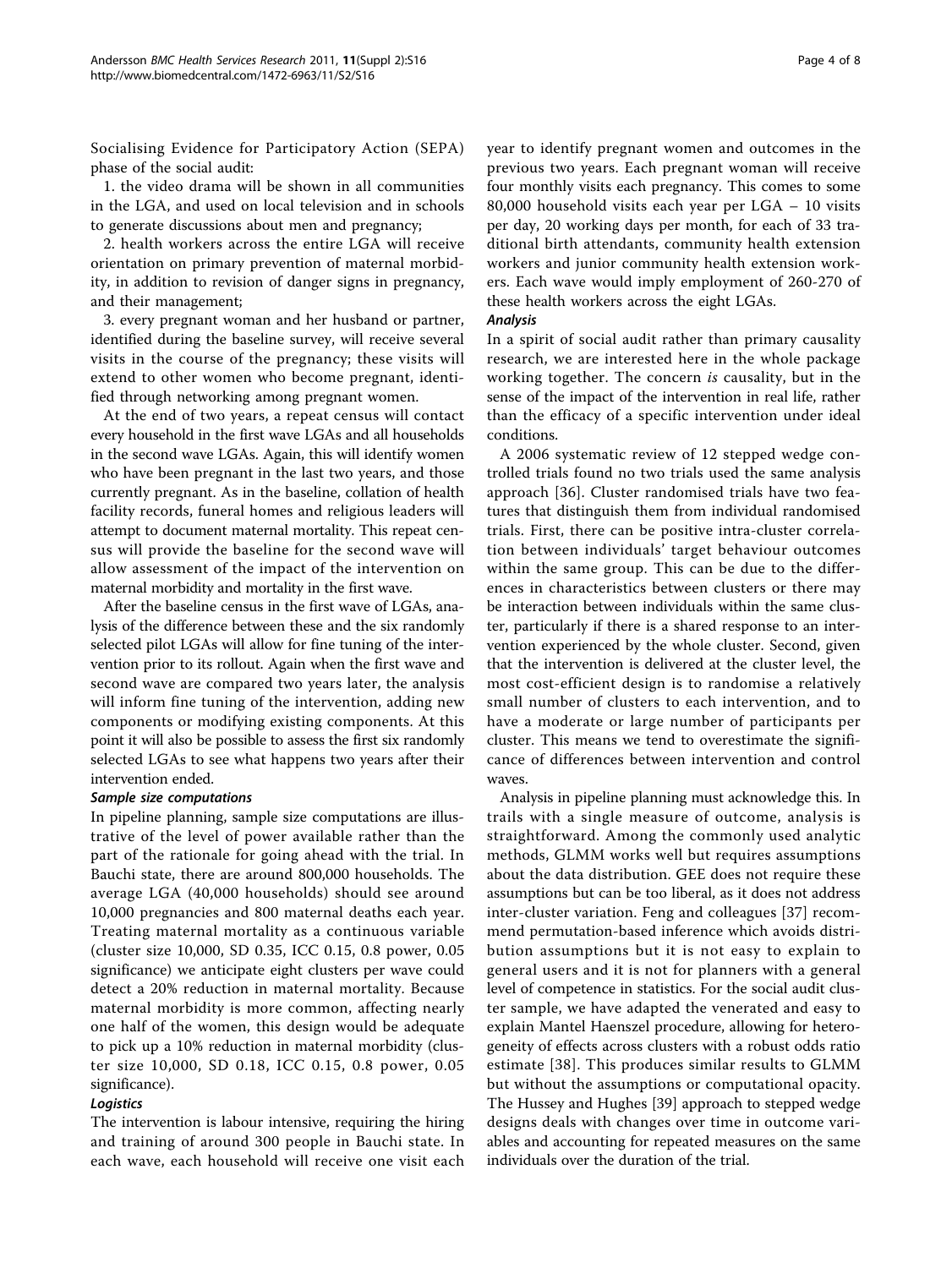### Problems and challenges

Exchanges between protagonists of RCTs and others who question their value and feasibility, have identified several issues that merit consideration.

1. Controlled trials are not always enough, and not always necessary to prove causality. The fact that an RCT demonstrates a positive effect of an intervention does not guarantee adoption of an intervention. Not all interventions can be randomised. For interventions that can be randomised, pipeline planning should not be about discovery of causality. We should not start pipeline planning without knowledge that the intervention should have a positive effect. Pipeline planning is rather about the amount of benefit from an intervention, its costs and side effects in practice, in the spirit of social audit. In this setting, randomisation is primarily about side-lining other explanations for an association between coverage and a change in health status, to focus on the number of cases the intervention saves in real life.

In the many cases where it is not possible to implement a new intervention or to reinforce existing interventions everywhere at the same time, randomisation can also be an equity issue. Assuming the intervention should eventually reach the whole country or region, random selection of groups, clusters or communities to waves of intervention gives everyone the same chance of early benefit (see equity issues).

Randomised trials bring problems of their own, however, and these must be more than balanced by the advantages before going ahead. Problems include contamination, ambiguity of indicators, "participant effects" that result from lack of blinding and lack of placebos, ethics and, importantly, the skills to do them properly. There is a positive side. Whereas analysis of linked cross sectional observational studies can be really complex, requiring considerable skill, analysis of a well designed and well implemented RCCT is relatively simple.

2. Intervention development is not an automatic or mechanical matter and communities do not always come up with the most effective solutions. Some might claim the government has to solve it for them. Others unrealistically expect a tertiary level hospital placed near them to solve their problems. Our approach to social audit does not view the epidemiologists as without knowledge. They know some things, and their job is to bring what they know to the table along with other expertise relevant to the discussion. The intervention most likely to succeed is likely to be supported in the literature or local knowledge. It will have buy-in from community, services and planners. Almost always, interventions require extensive piloting. In our current pragmatic RCCT on reduction of choice disability related to HIV in three southern African countries [[40\]](#page-7-0), piloting and packaging of just one of the three interventions took nearly two years. This development time can be reduced and formalised, as we did in Nigeria, using a proof-of-impact variant of social audit.

Timing of the impact requires consideration. In the Nigerian initiative, we allow two years for an effect to become measurable. As the women visited will be pregnant at the time of the visit, it is reasonable to conclude that reduction in maternal morbidity will be within the follow-up period. Many other interventions and outcomes, however, have a less predictable relation with time. Each step in a stepped wedge design may allow two years, where the impact takes three or four years to develop. This would lead planners wrongly to conclude the intervention is ineffective.

3. Contamination is not limited to controlled trials. The concern, in the Nigerian maternal morbidity example, is that communities in the second wave hear about the intervention and implement some of it. This decreases the contrast between them and the first wave. A similar dilution of measured effect happens if the intervention is not properly implemented. The cluster intervention design can help to reduce both effects. By using a unit of randomisation, intervention and analysis that is logistically and administratively coherent, spill over can be minimised. In the Nigerian case, the unit of randomisation and intervention is the local government authority (LGA), which is coterminous with several crucial health administrative functions. Although communities in neighbouring LGAs may come to hear of the programme, especially if it is successful, the effect of contamination is likely to be much less than if individual households were randomly allocated to intervention or control.

Perhaps the most famous and positive case of "contamination" is the Framingham study of ischaemic heart disease. This successfully moved the focus of attention "upstream" from specialist medical care to address the underlying lifestyle causes. A crucial lesson from the Framingham experience was in the way results translated rapidly and effectively into American and, some would say, global culture [[41\]](#page-7-0). The resulting contamination, such that the Framingham cohort was not significantly different from the rest of the USA, is probably the biggest success of the initiative. It is impossible to avoid contamination in successful interventions, if what we're concerned with is improved health, nor should we be worried about it. What we should try to do, however, is document (i) mechanisms for generalising evidence, (ii) uptake at policy level and in the public discourse, (iii) impact in the control sites.

The efficiency of implementing in a cluster – covering 100 contiguous households rather than 100 randomly selected household scattered throughout the sample domain – increases the likelihood of proper implementation within a limited budget. In practice, it cannot be guaranteed that intervention and comparison groups are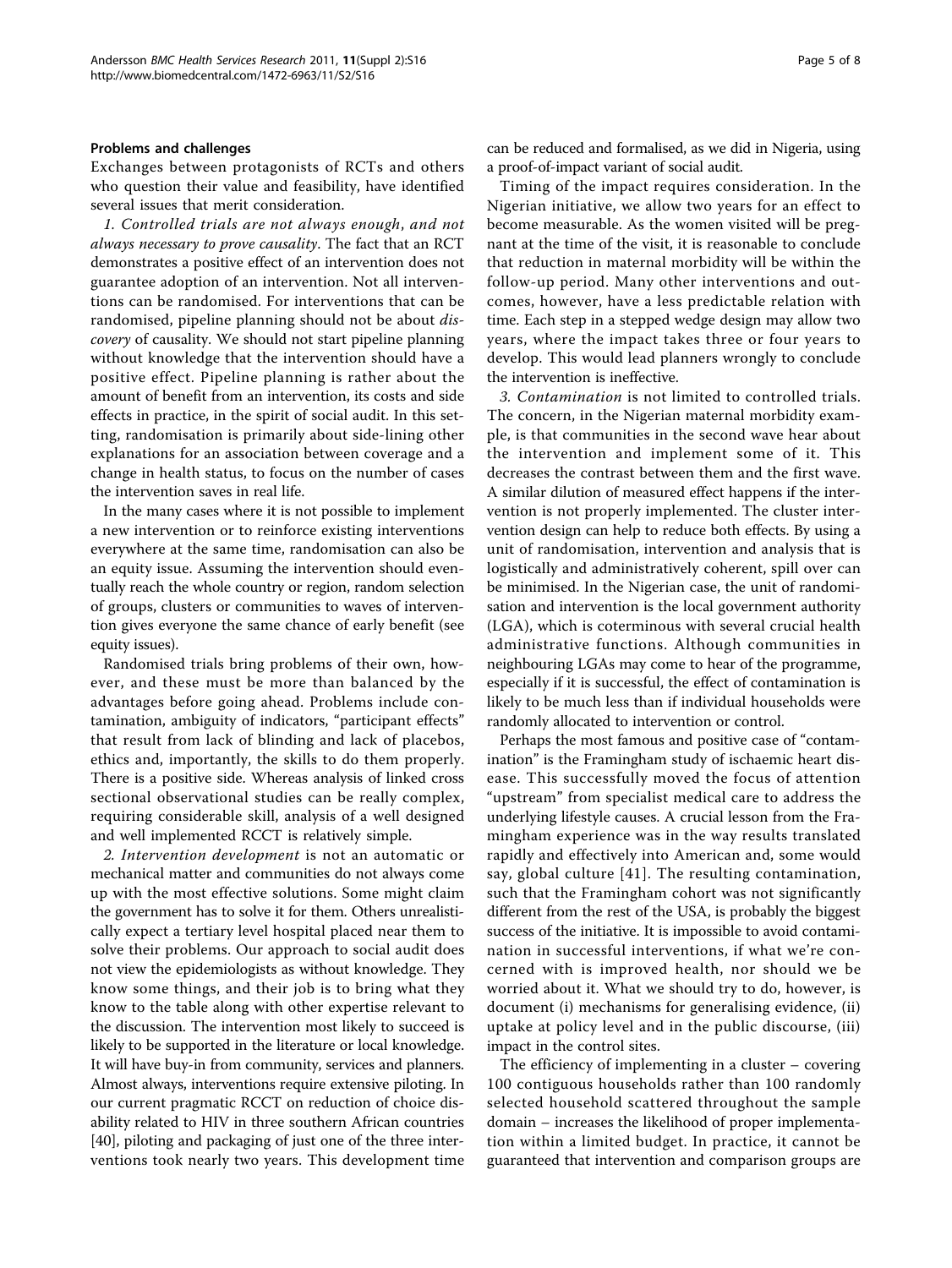comparable in all respects, and additional steps may be necessary to verify comparability.

Stepped wedge designs, where an intervention rolls out to randomly selected waves of intervention groups or clusters, can minimise spill over, as the incentive to migrate to a different area just to benefit from the intervention is counterbalanced by the fact that this intervention is going to reach the entire study area within a known period of time – there is a pipeline. This design also increases understanding of the effect of time on the impact of an intervention [[42](#page-7-0)].

In pipeline planning, interventions are almost never alone; they are in combination with existing interventions. In the case of maternal mortality, there are several federal and state government, NGO and private sector initiatives to reduce maternal mortality. For control units to "learn" from intervention units – LGAs in the Nigeria initiative – they first would have to identify the specific components and get involved with them. They might know there is a video drama. They might even view it. But if they have not discussed what they can do about it, in their community, with other members of their community, they are unlikely to implement the self-driven interventions that result from this in the intervention communities.

4. Ambiguity of indicators and difficulty in defining the measurement parameters are not solved by randomisation. Using a similarly flawed indicator in both intervention and control groups has at least the advantage that the error is constant. But this does not make it a better indicator; this task that must be tackled independent of study design. Our approach to this, during the design stage, is to open a consultation with the constituency – women, men, and health workers – about their understanding of the issue and their understanding of the terms. Rather than working backwards from "our" instrument, we have found it worthwhile to elicit their way of viewing the issue using approaches like fuzzy cognitive mapping (FCM) [[43-45](#page-7-0)]. We have used FCM as an effective tool to review local knowledge and beliefs around a community health issue, contrasting the local belief system to that of Western science. This can go on to inform various stages of the research process, including the formulation of hypotheses, questionnaire development, and even data analysis [[46](#page-7-0)]. With the categories and concepts identified in a participatory process, we first try to fit standard questions to each concept. If this does not do the job, we have to do the lengthy if interesting process of generating a new indicator.

5. Blind, double blind and placebos: The concern is that if people know they receive an intervention, as they certainly will do, they might change their behaviour because they received an intervention, rather than because of the specific content of the intervention. Blinding and placebos are not the primary concerns of pragmatic trials. People know that they are being vaccinated, or receiving a particular education regime in prenatal care, or attending a particular health centre – the challenge is to be sure it is not just this knowledge causing the effect. The easiest way to do this is to include the knowledge of exposure as part of the "package" getting tested. Pragmatic trials almost always address a complex intervention: If we make this vaccine available and promote its uptake through this or that approach, what is the preventive effect? In relation to male circumcision and HIV prevention, as another example, one would examine the impact of a programme that promotes circumcision; in an explanatory trial one would be more concerned with HIV occurrence in men who had accepted circumcision.

Placebos may be unnecessary and even unethical in the public health context, but there is nothing unethical about continuing or reinforcing current best practice in a control group. Although it is not realistic to do an educational intervention in one household and not in a neighbouring household, it is entirely feasible to do the intervention in one town, and not in another town. Efficacy trials have to be careful that placebos and blindness are not mistaken for trickery and deception. Pragmatic trials can bundle consent with the intervention, providing information about what the intervention is, its expected effects and possible side effects. The public come forward to take it up if they consent, and they do not if they do not consent.

6. Research ethics are a key issue in RCTs. Barahona draws attention to the stringent ethical codes associated with RCTs, and the need to get informed consent. He argues that this is difficult in group settings, especially if subjects are to remain blind to the exact intervention [[47](#page-7-0)]. In pragmatic trials, consent is rarely the same issue as it is in an explanatory trial. Pragmatic trials involve interventions of proven efficacy, and an informational component can and should contain all the information needed for individual informed consent. Pragmatic trials are about real life choices. People need information about the pros and cons of any health service offer; then they can take it up or decline to do so. In a programme pipeline, where all communities will eventually benefit from the intervention, having a random order adds an equity component without the ethical dilemma of withholding a potentially beneficial intervention.

7. Skills and infrastructure: Pipeline planning requires redevelopment of the "info-structure" (information management and evidence synthesis behind planning) as an agile and responsive tool, a living and flexible component of planning able to combine qualitative and quantitative evidence on different levels of prevention. The Nigerian project provides this through the existing social audit programme, which has strong acceptance from the respective state governments of Bauchi and Cross River. In most settings, this will require considerable additional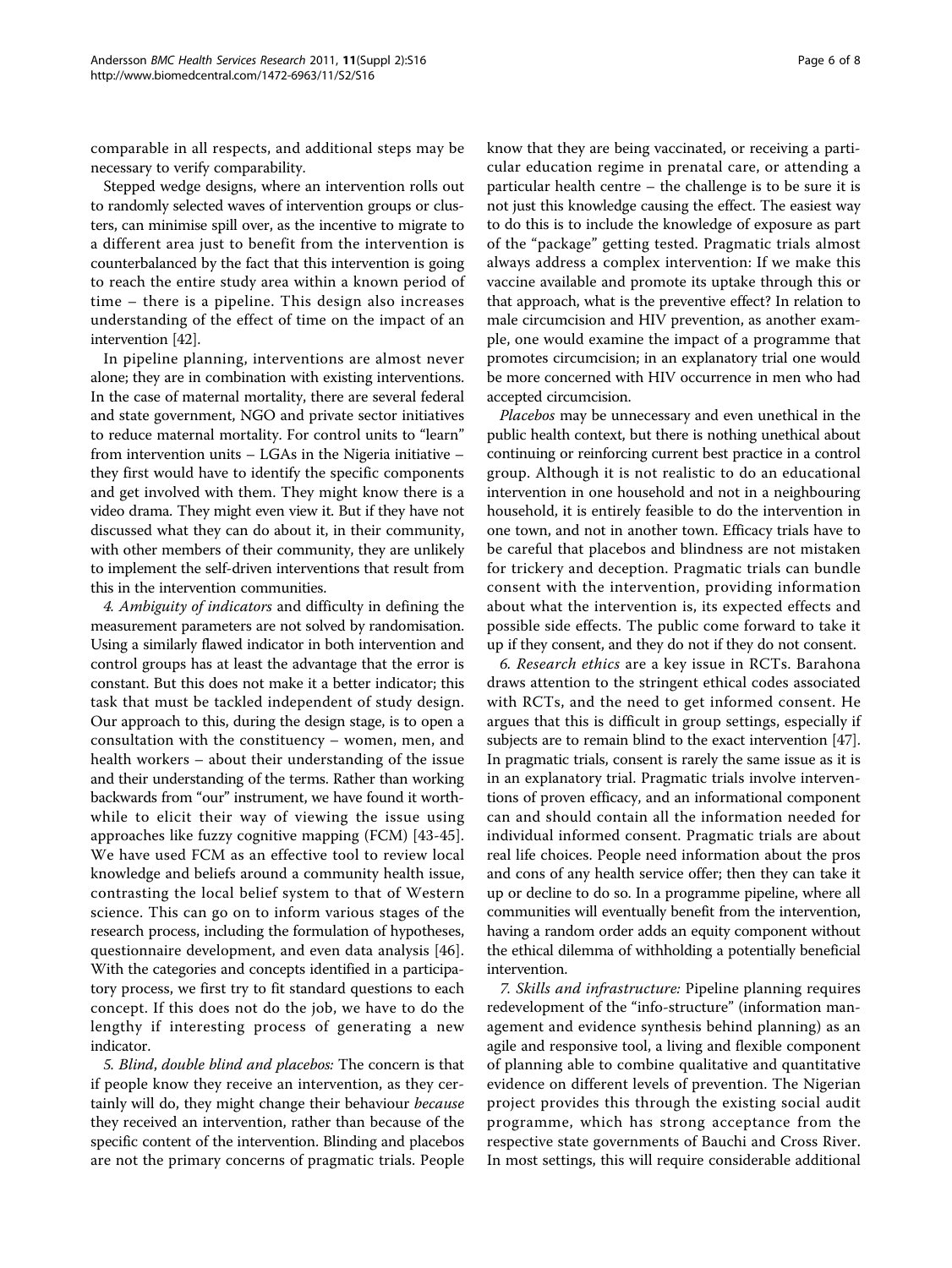<span id="page-6-0"></span>investment, especially outside of the national or state capitals. The need for skills goes beyond advanced epidemiology, though this is key. It includes appropriate use of evidence, a respect for evidence, and an increasing ability to distinguish between evidence and ideas. This content can be the focus of a series of brief executive workshops, involving parliamentarians and senior planners.

# Conclusion

RCTs, efficacy or pragmatic, are not the answer to every problem. Our next generation social audits draw on these experimental methods in proof-of-impact and pipeline planning not to discover causality, but to monitor impact in a way that is relatively free of the constraints of observational studies.

Introduction of high level research methods into programme roll out has multiple advantages, including improving the programme in the pipeline, but it requires a quantum shift in skills and sensibilities. In the short and middle term, third party NGOs and universities can provide some of this. Sustainability will depend on government buy in – which, in turn, depends on the system showing its value in terms of money saved and impact achieved.

Pipeline planning in its full application requires strong and sustained government interest. This is typically least present in situations that would most benefit from evidence-based planning. A step in the right direction, making use of external support and the limited scale this allows, is to implement a pragmatic RCCT in selected sites across a jurisdiction like a state or country. This allows for skill building to take it to scale and increases buy-in based on feasibility and positive results.

### Acknowledgements

The work in Nigeria is funded by Canadian International Development Agency (CIDA) and the International Development Research Centre (IDRC) as part of a five year programme called the Nigeria Evidence-based Health System initiative (NEHSI) in Bauchi and Cross River States. I am grateful to Dr Anne Cockcroft and Dr Robert J Ledogar for insightful comments on earlier drafts.

This article has been published as part of BMC Health Services Research Volume 11 Supplement 2, 2011: Social audit: building the community voice into health service delivery and planning. The full contents of the supplement are available online at [http://www.biomedcentral.com/1472-](http://www.biomedcentral.com/1472-6963/11?issue=S2) [6963/11?issue=S2.](http://www.biomedcentral.com/1472-6963/11?issue=S2)

### Competing interests

The author declares he has no competing interests.

### Published: 21 December 2011

### References

- 1. Andersson N: Impact, Coverage and Costs: An operational framework for monitoring child survival, emerging from two UNICEF projects in Central America. Guatemala City; 1985.
- Andersson N: Evidence-based planning: the philosophy and methods of sentinel community surveillance. Washington, DC: Economic Development Institute of the World Bank; 1996.
- 3. Andersson N, Martinez E, Cerrato F, Morales E, Ledogar RJ: The use of community-based data in health planning in Mexico and Central America. Health Policy and Planning 1989, 4:197-206.
- 4. Villegas A, Ledogar RJ, Andersson N: Micro-regional planning: evidencebased community buy-in for health development in five of Mexico's poorest rural districts. BMC Health Serv Res 2011, 11(Suppl 2):S2.
- 5. Andersson N, Paredes S, Legorreta J, Ledogar RJ: Who pays for measles? The economic argument in favour of sustained universal child immunization. Health Policy and Planning 1992, 7(4):352-363.
- 6. Kraemer S: Science and Technology Policy in the United States. New Brunswick, N.J.: Rutgers University Press; 2006.
- 7. Andersson N: Building the community voice into planning: 25 years of methods development in social audit. BMC Health Serv Res 2011, 11(Suppl 2):S1.
- 8. Sheldon T, Oakley A: Why we need randomized controlled trials. In Clinical Trials. BMJ Books: London;Duley L, Farrell B 2002:.
- 9. Stephenson J, Imrie J: [Why do we need randomised controlled trials to](http://www.ncbi.nlm.nih.gov/pubmed/9518919?dopt=Abstract) [assess behavioural interventions?](http://www.ncbi.nlm.nih.gov/pubmed/9518919?dopt=Abstract) BMJ 1998, 316:611-613.
- 10. Pocock SJ: The justification for randomised controlled trials. Clinical trials. A practical approach Chichester: Wiley; 1983, 5065.
- 11. Freedman DH: Lies, damned lies and medical science. Atlantic; 2010, http://www.theatlantic.com/magazine/archive/2010/11/lies-damned-liesand-medical-science/8269/.
- 12. White H: Some reflections on current debates in impact evaluation. International Initiative for Impact Evaluation, 3ie, Working Paper 1 2009, http://www.3ieimpact.org.
- 13. Smith GCS, Pell JP: [Parachute use to prevent death and major trauma](http://www.ncbi.nlm.nih.gov/pubmed/14684649?dopt=Abstract) [related to gravitational challenge: systematic review of randomised](http://www.ncbi.nlm.nih.gov/pubmed/14684649?dopt=Abstract) [controlled trials.](http://www.ncbi.nlm.nih.gov/pubmed/14684649?dopt=Abstract) BMJ 2003, 327:1459-1461.
- 14. Clinton T, Nunes-Neto B, Williams E: Congress and Program Evaluation: An Overview of Randomized Control Trials (RCTs) and Related Issues. Congressional Research Service, Library of Congress 2006.
- 15. Moher D, Hopewell S, Schulz KF, Montori V, Gøtzsche PC, Devereaux PJ, Elbourne D, Egger M, Altman DG: [CONSORT 2010 explanation and](http://www.ncbi.nlm.nih.gov/pubmed/20332511?dopt=Abstract) [elaboration: updated guidelines for reporting parallel group randomised](http://www.ncbi.nlm.nih.gov/pubmed/20332511?dopt=Abstract) [trials.](http://www.ncbi.nlm.nih.gov/pubmed/20332511?dopt=Abstract) BMJ 2010, 340:c869.
- 16. Leeuw F, Vaessen J: Impact evaluations and development. Nonie guidance on impact evaluation. Independent Evaluation Group, World Bank 2010, http://www.worldbank.org/ieg/nonie/.
- 17. Ravallion M: Should the randomistas rule? The Economists' Voice 2009, 6(2):6, http://www.bepress.com/ev/vol6/iss2/art6/.
- 18. Scriven M: A summative evaluation of RCT methodology: an alternative approach to causal research. Journal of MultiDisciplinary Evaluation 2008, 5(9):11-24.
- 19. Deaton A: Instruments of development: randomization in the tropics, and the search for the elusive keys to economic development. NBER Working Paper No. W1469; 2009, http://ideas.repec.org/p/nbr/nberwo/14690. html.
- 20. Bamberger M, White H: Using strong evaluation designs in developing countries: experience and challenges. Journal of MultiDisciplinary Evaluation 2007, 4(8):58-73.
- 21. Fransen GA, van Marrewijk CJ, Mujakovic S, Muris JW, Laheij RJ, Numans ME, de Wit NJ, Samsom M, Jansen JB, Knottnerus JA: [Pragmatic trials in](http://www.ncbi.nlm.nih.gov/pubmed/17451599?dopt=Abstract) [primary care. Methodological challenges and solutions demonstrated by](http://www.ncbi.nlm.nih.gov/pubmed/17451599?dopt=Abstract) [the DIAMOND-study.](http://www.ncbi.nlm.nih.gov/pubmed/17451599?dopt=Abstract) BMC Med Res Methodol 2007, 7:16.
- 22. Godwin M, Ruhland L, Casson I, MacDonald S, Delva D, Birtwhistle R, Lam M, Seguin R: [Pragmatic controlled clinical trials in primary care: the](http://www.ncbi.nlm.nih.gov/pubmed/14690550?dopt=Abstract) [struggle between external and internal validity.](http://www.ncbi.nlm.nih.gov/pubmed/14690550?dopt=Abstract) BMC Med Res Methodol 2003, 3:28.
- 23. Treweek S, McCormack K, Abalos E, Campbell M, Ramsay C, Zwarenstein M: [The Trial Protocol Tool: The PRACTIHC software tool that supported the](http://www.ncbi.nlm.nih.gov/pubmed/17027422?dopt=Abstract) [writing of protocols for pragmatic randomized controlled trials.](http://www.ncbi.nlm.nih.gov/pubmed/17027422?dopt=Abstract) J Clin Epidemiol 2006, 59(11):1127-33.
- 24. Maclure M, Nguyen A, Carney G, Dormuth C, Roelants H, Ho K, Schneeweiss S: [Measuring prescribing improvements in pragmatic trials](http://www.ncbi.nlm.nih.gov/pubmed/16611198?dopt=Abstract) [of educational tools for general practitioners.](http://www.ncbi.nlm.nih.gov/pubmed/16611198?dopt=Abstract) Basic Clin Pharmacol Toxicol 2006, 98(3):243-52.
- 25. Abernethy AP, Currow DC, Hunt R, Williams H, Roder-Allen G, Rowett D, Shelby-James T, Esterman A, May F, Phillips PA: [A pragmatic 2 x 2 x 2](http://www.ncbi.nlm.nih.gov/pubmed/16290094?dopt=Abstract) [factorial cluster randomized controlled trial of educational outreach](http://www.ncbi.nlm.nih.gov/pubmed/16290094?dopt=Abstract) [visiting and case conferencing in palliative care-methodology of the](http://www.ncbi.nlm.nih.gov/pubmed/16290094?dopt=Abstract)